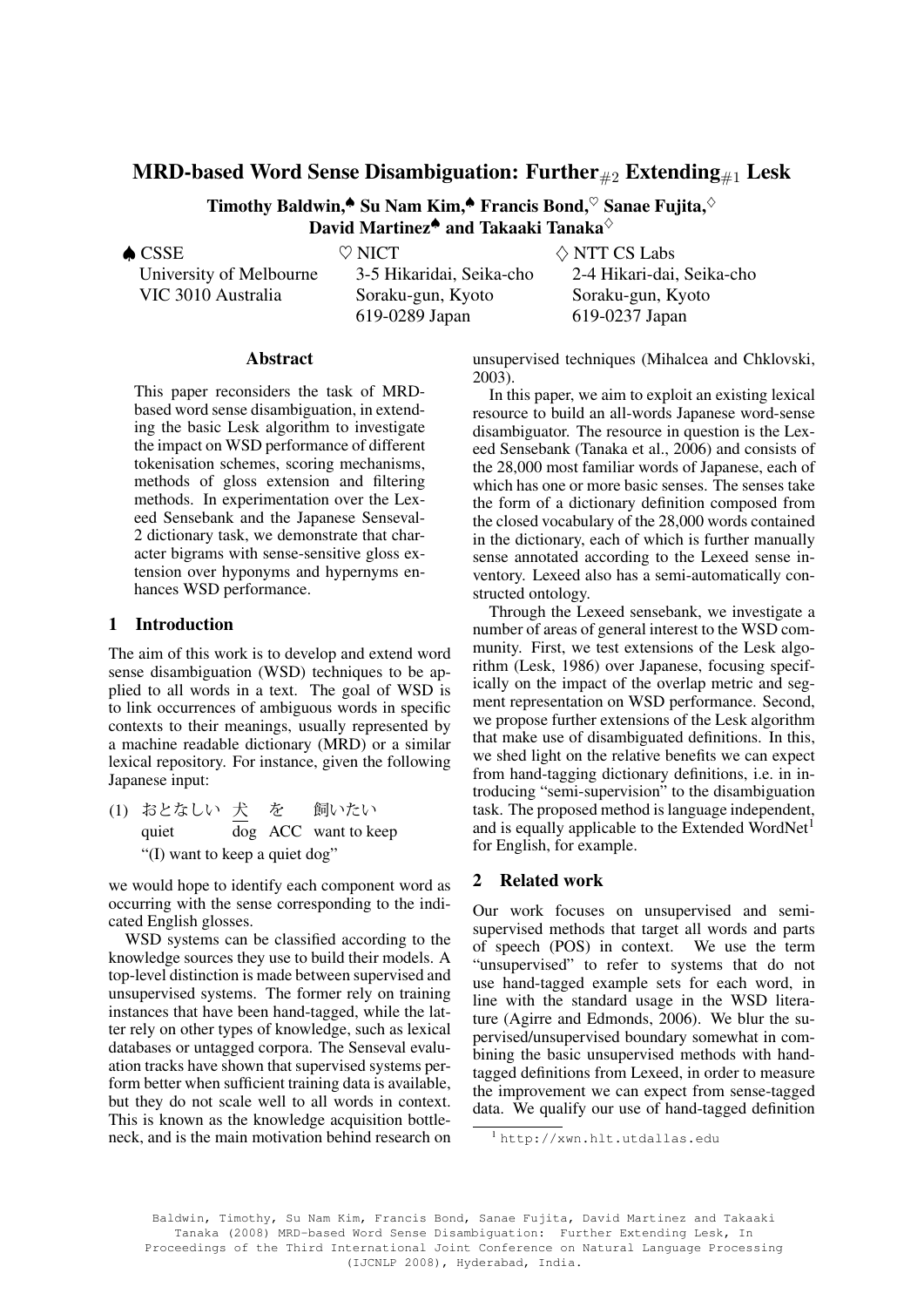sentences by claiming that this kind of resource is less costly to produce than sense-annotated open text because: (1) the effects of discourse are limited, (2) syntax is relatively simple, (3) there is significant semantic priming relative to the word being defined, and (4) there is generally explicit meta-tagging of the domain in technical definitions. In our experiments, we will make clear when hand-tagged sense information is being used.

Unsupervised methods rely on different knowledge sources to build their models. Primarily the following types of lexical resources have been used for WSD: MRDs, lexical ontologies, and untagged corpora (monolingual corpora, second language corpora, and parallel corpora). Although early approaches focused on exploiting a single resource (Lesk, 1986), recent trends show the benefits of combining different knowledge sources, such as hierarchical relations from an ontology and untagged corpora (McCarthy et al., 2004). In this summary, we will focus on a few representative systems that make use of different resources, noting that this is an area of very active research which we cannot do true justice to within the confines of this paper.

The Lesk method (Lesk, 1986) is an MRD-based system that relies on counting the overlap between the words in the target context and the dictionary definitions of the senses. In spite of its simplicity, it has been shown to be a hard baseline for unsupervised methods in Senseval, and it is applicable to all-words with minimal effort. Banerjee and Pedersen (2002) extended the Lesk method for WordNetbased WSD tasks, to include hierarchical data from the WordNet ontology (Fellbaum, 1998). They observed that the hierarchical relations significantly enhance the basic model. Both these methods will be described extensively in Section 3.1, as our approach is based on them.

Other notable unsupervised and semi-supervised approaches are those of McCarthy et al. (2004), who combine ontological relations and untagged corpora to automatically rank word senses in relation to a corpus, and Leacock et al. (1998) who use untagged data to build sense-tagged data automatically based on monosemous words. Parallel corpora have also been used to avoid the need for hand-tagged data, e.g. by Chan and Ng (2005).

### 3 Background

As background to our work, we first describe the basic and extended Lesk algorithms that form the core of our approach. Then we present the Lexeed lexical resource we have used in our experiments, and

finally we outline aspects of Japanese relevant for this work.

### 3.1 Basic and Extended Lesk

The original Lesk algorithm (Lesk, 1986) performs WSD by calculating the relative word overlap between the context of usage of a target word, and the dictionary definition of each of its senses in a given MRD. The sense with the highest overlap is then selected as the most plausible hypothesis.

An obvious shortcoming of the original Lesk algorithm is that it requires that the exact words used in the definitions be included in each usage of the target word. To redress this shortcoming, Banerjee and Pedersen (2002) extended the basic algorithm for WordNet-based WSD tasks to include hierarchical information, i.e. expanding the definitions to include definitions of hypernyms and hyponyms of the synset containing a given sense, and assigning the same weight to the words sourced from the different definitions.

Both of these methods can be formalised according to the following algorithm, which also forms the basis of our proposed method:

**for** each word  $w_i$  in context  $\mathbf{w} = w_1 w_2 ... w_n$  **do** for each sense  $s_{i,j}$  and definition  $\mathbf{d}_{i,j}$  of  $w_i$  do  $score(s_{i,j}) = overlap(\mathbf{w}, \mathbf{d}_{i,j})$ end for  $s_i^* = \arg \max_j score(s_{i,j})$ end for

#### 3.2 The Lexeed Sensebank

All our experimentation is based on the Lexeed Sensebank (Tanaka et al., 2006). The Lexeed Sensebank consists of all Japanese words above a certain level of familiarity (as defined by Kasahara et al. (2004)), giving rise to 28,000 words in all, with a total of 46,000 senses which are similarly filtered for similarity. The sense granularity is relatively coarse for most words, with the possible exception of light verbs, making it well suited to open-domain applications. Definition sentences for these senses were rewritten to use only the closed vocabulary of the 28,000 familiar words (and some function words). Additionally, a single example sentence was manually constructed to exemplify each of the 46,000 senses, once again using the closed vocabulary of the Lexeed dictionary. Both the definition sentences and example sentences were then manually sense annotated by 5 native speakers of Japanese, from which a majority sense was extracted.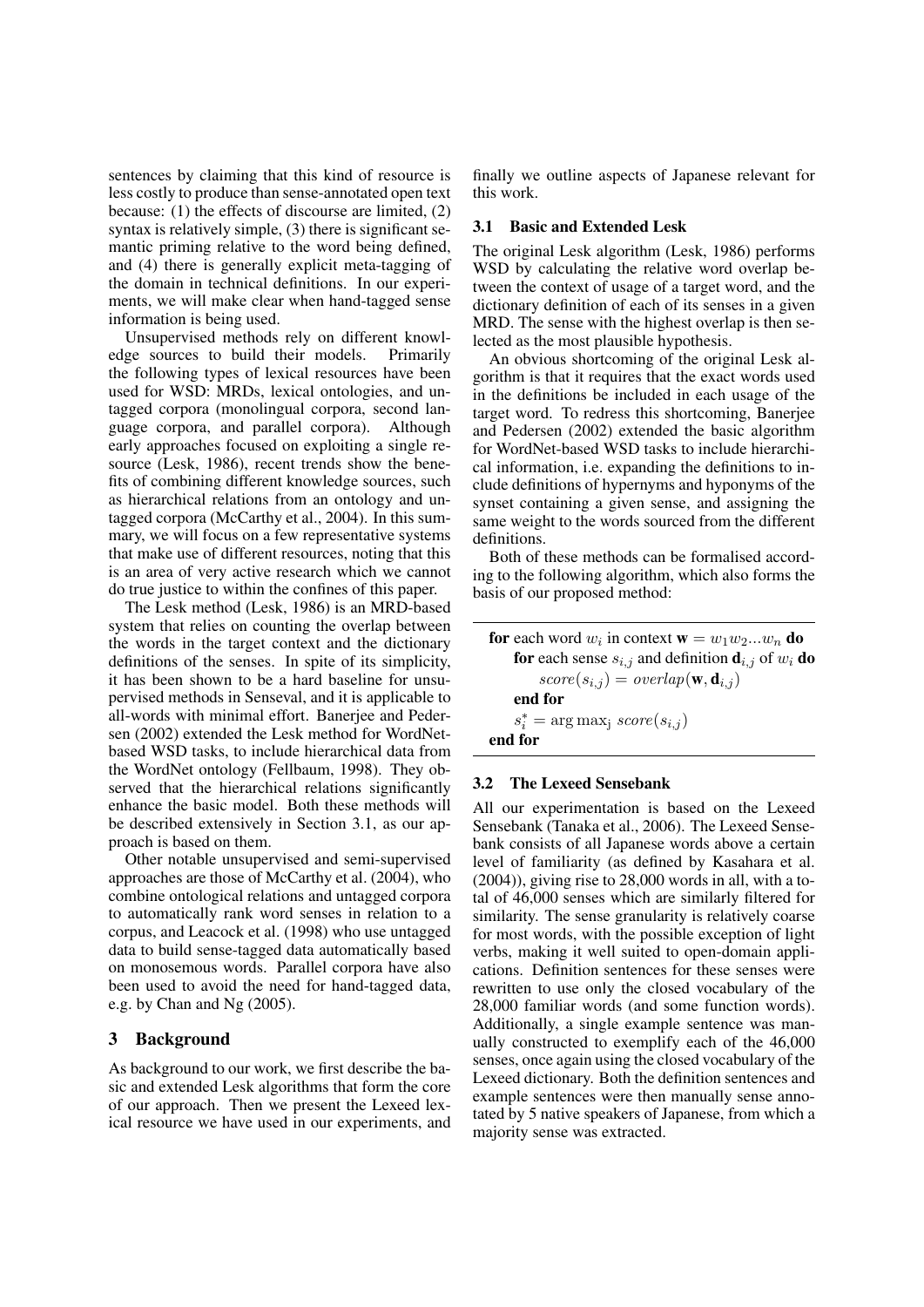In addition, an ontology was induced from the Lexeed dictionary, by parsing the first definition sentence for each sense (Nichols et al., 2005). Hypernyms were determined by identifying the highest scoping real predicate (i.e. the genus). Other relation types such as synonymy and domain were also induced based on trigger patterns in the definition sentences, although these are too few to be useful in our research. Because each word is sense tagged, the relations link senses rather than just words.

#### 3.3 Peculiarities of Japanese

The experiments in this paper focus exclusively on Japanese WSD. Below, we outline aspects of Japanese which are relevant to the task.

First, Japanese is a non-segmenting language, i.e. there is no explicit orthographic representation of word boundaries. The native rendering of (1), e.g., is おとなしい犬を飼いたい. Various packages exist to automatically segment Japanese strings into words, and the Lexeed data has been pre-segmented using ChaSen (Matsumoto et al., 2003).

Second, Japanese is made up of 3 basic alphabets: hiragana, katakana (both syllabic in nature) and kanji (logographic in nature). The relevance of these first two observations to WSD is that we can choose to represent the context of a target word by way of characters or words.

Third, Japanese has relatively free word order, or strictly speaking, word order within phrases is largely fixed but the ordering of phrases governed by a given predicate is relatively free.

### 4 Proposed Extensions

We propose extensions to the basic Lesk algorithm in the orthogonal areas of the scoring mechanism, tokenisation, extended glosses and filtering.

#### 4.1 Scoring Mechanism

In our algorithm, overlap provides the means to score a given pairing of context w and definition  $\mathbf{d}_{i,j}$ . In the original Lesk algorithm, *overlap* was simply the sum of words in common between the two, which Banerjee and Pedersen (2002) modified by squaring the size of each overlapping sub-string. While squaring is well motivated in terms of preferring larger substring matches, it makes the algorithm computationally expensive. We thus adopt a cheaper scoring mechanism which normalises relative to the length of **w** and  $\mathbf{d}_{i,j}$ , but ignores the length of substring matches. Namely, we use the Dice coefficient.

#### 4.2 Tokenisation

Tokenisation is particularly important in Japanese because it is a non-segmenting language with a logographic orthography (kanji). As such, we can chose to either word tokenise via a word splitter such as ChaSen, or character tokenise. Character and word tokenisation have been compared in the context of Japanese information retrieval (Fujii and Croft, 1993) and translation retrieval (Baldwin, 2001), and in both cases, characters have been found to be the superior representation overall.

Orthogonal to the question of whether to tokenise into words or characters, we adopt an  $n$ -gram segment representation, in the form of simple unigrams and simple bigrams. In the case of word tokenisation and simple bigrams, e.g., example (1) would be represented as { おとなしい犬,犬を,を飼いたい }.

#### 4.3 Extended Glosses

The main direction in which Banerjee and Pedersen (2002) successfully extended the Lesk algorithm was in including hierarchically-adjacent glosses (i.e. hyponyms and hypernyms). We take this a step further, in using both the Lexeed ontology and the sense-disambiguated words in the definition sentences.

The basic form of extended glossing is the simple Lesk method, where we take the simple definitions for each sense  $s_{i,j}$  (i.e. without any gloss extension).

Next, we replicate the Banerjee and Pedersen (2002) method in extending the glosses to include words from the definitions for the (immediate) hypernyms and/or hyponyms of each sense  $s_{i,j}$ .

An extension of the Banerjee and Pedersen (2002) method which makes use of the sense-annotated definitions is to include the words in the definition of each sense-annotated word  $d_k$  contained in definition  $\mathbf{d}_{i,j} = d_1 d_2 ... d_m$  of word sense  $s_{i,j}$ . That is, rather than traversing the ontology relative to each word sense candidate  $s_{i,j}$  for the target word  $w_i$ , we represent each word sense via the original definition plus all definitions of word senses contained in it (weighting each to give the words in the original definition greater import than those from definitions of those word senses). We can then optionally adopt a similar policy to Banerjee and Pedersen (2002) in expanding each sense-annotated word  $d_k$  in the original definition relative to the ontology, to include the immediate hypernyms and/or hyponyms.

We further expand the definitions (+extdef) by adding the full definition for each sense-tagged word in the original definition. This can be combined with the Banerjee and Pedersen (2002) method by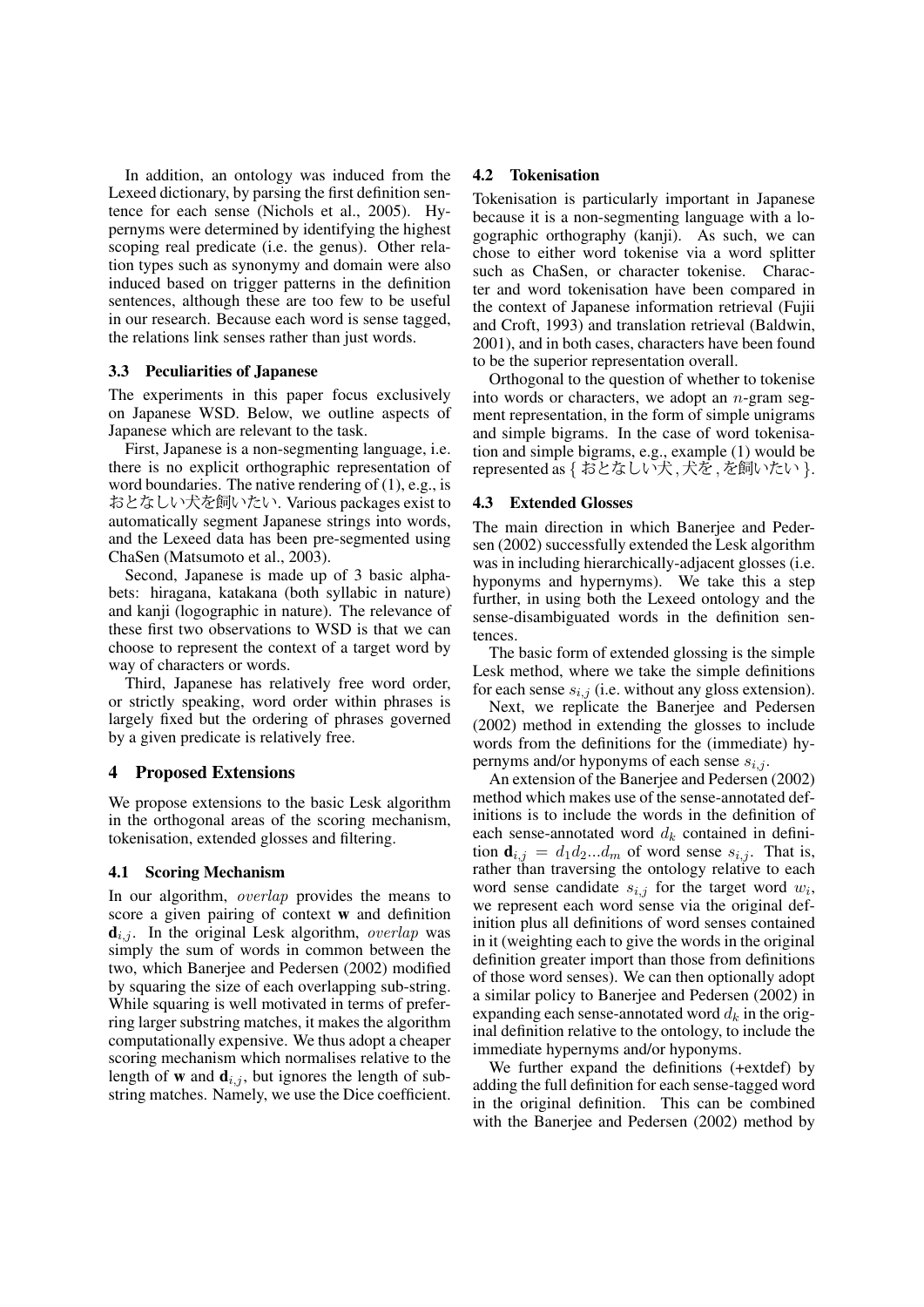also expanding each sense-annotated word  $d_k$  in the original definition relative to the ontology, to include the immediate hypernyms (+hyper) and/or hyponyms (+hypo).

### 4.4 Filtering

Each word sense in the dictionary is marked with a word class, and the word splitter similarly POS tags every definition and input to the system. It is natural to expect that the POS tag of the target word should match the word class of the word sense, and this provides a coarse-grained filter for discriminating homographs with different word classes.

We also experiment with a stop word-based filter which ignores a closed set of 18 lexicographic markers commonly found in definitions (e.g. 略 [*ryaku*] "an abbreviation for ..."), in line with those used by Nichols et al. (2005) in inducing the ontology.

### 5 Evaluation

We evaluate our various extensions over two datasets: (1) the example sentences in the Lexeed sensebank, and (2) the Senseval-2 Japanese dictionary task (Shirai, 2002).

All results below are reported in terms of simple precision, following the conventions of Senseval evaluations. For all experiments, precision and recall are identical as our systems have full coverage.

For the two datasets, we use two baselines: a random baseline and the first-sense baseline. Note that the first-sense baseline has been shown to be hard to beat for unsupervised systems (McCarthy et al., 2004), and it is considered supervised when, as in this case, the first-sense is the most frequent sense from hand-tagged corpora.

#### 5.1 Lexeed Example Sentences

The goal of these experiments is to tag all the words that occur in the example sentences in the Lexeed Sensebank. The first set of experiments over the Lexeed Sensebank explores three parameters: the use of characters vs. words, unigrams vs. bigrams, and original vs. extended definitions. The results of the experiments and the baselines are presented in Table 1.

First, characters are in all cases superior to words as our segment granularity. The introduction of bigrams has a uniformly negative impact for both characters and words, due to the effects of data sparseness. This is somewhat surprising for characters, given that the median word length is 2 characters, although the difference between character unigrams and bigrams is slight.

Extended definitions are also shown to be superior to simple definitions, although the relative increment in making use of large amounts of sense annotations is smaller than that of characters vs. words, suggesting that the considerable effort in sense annotating the definitions is not commensurate with the final gain for this simple method.

Note that at this stage, our best-performing method is roughly equivalent to the unsupervised (random) baseline, but well below the supervised (first sense) baseline.

Having found that extended definitions improve results to a small degree, we turn to our next experiment were we investigate whether the introduction of ontological relations to expand the original definitions further enhances our precision. Here, we persevere with the use of word and characters (all unigrams), and experiment with the addition of hypernyms and/or hyponyms, with and without the extended definitions. We also compare our method directly with that of Banerjee and Pedersen (2002) over the Lexeed data, and further test the impact of the sense annotations, in rerunning our experiments with the ontology in a sense-*insensitive* manner, i.e. by adding in the union of word-level hypernyms and/or hyponyms. The results are described in Table 2. The results in brackets are reproduced from earlier tables.

Adding in the ontology makes a significant difference to our results, in line with the findings of Banerjee and Pedersen (2002). Hyponyms are better discriminators than hypernyms (assuming a given word sense has a hyponym – the Lexeed ontology is relatively flat), partly because while a given word sense will have (at most) one hypernym, it often has multiple hyponyms (if any at all). Adding in hypernyms or hyponyms, in fact, has a greater impact on results than simple extended definitions (+extdef), especially for words. The best overall results are produced for the (weighted) combination of all ontological relations (i.e. extended definitions, hypernyms and hyponyms), achieving a precision level above both the unsupervised (random) and supervised (first-sense) baselines.

In the interests of getting additional insights into the import of sense annotations in our method, we ran both the original Banerjee and Pedersen (2002) method and a sense-insensitive variant of our proposed method over the same data, the results for which are also included in Table 2. Simple hyponyms (without extended definitions) and wordbased segments returned the best results out of all the variants tried, at a precision of 0.656. This compares with a precision of 0.683 achieved for the best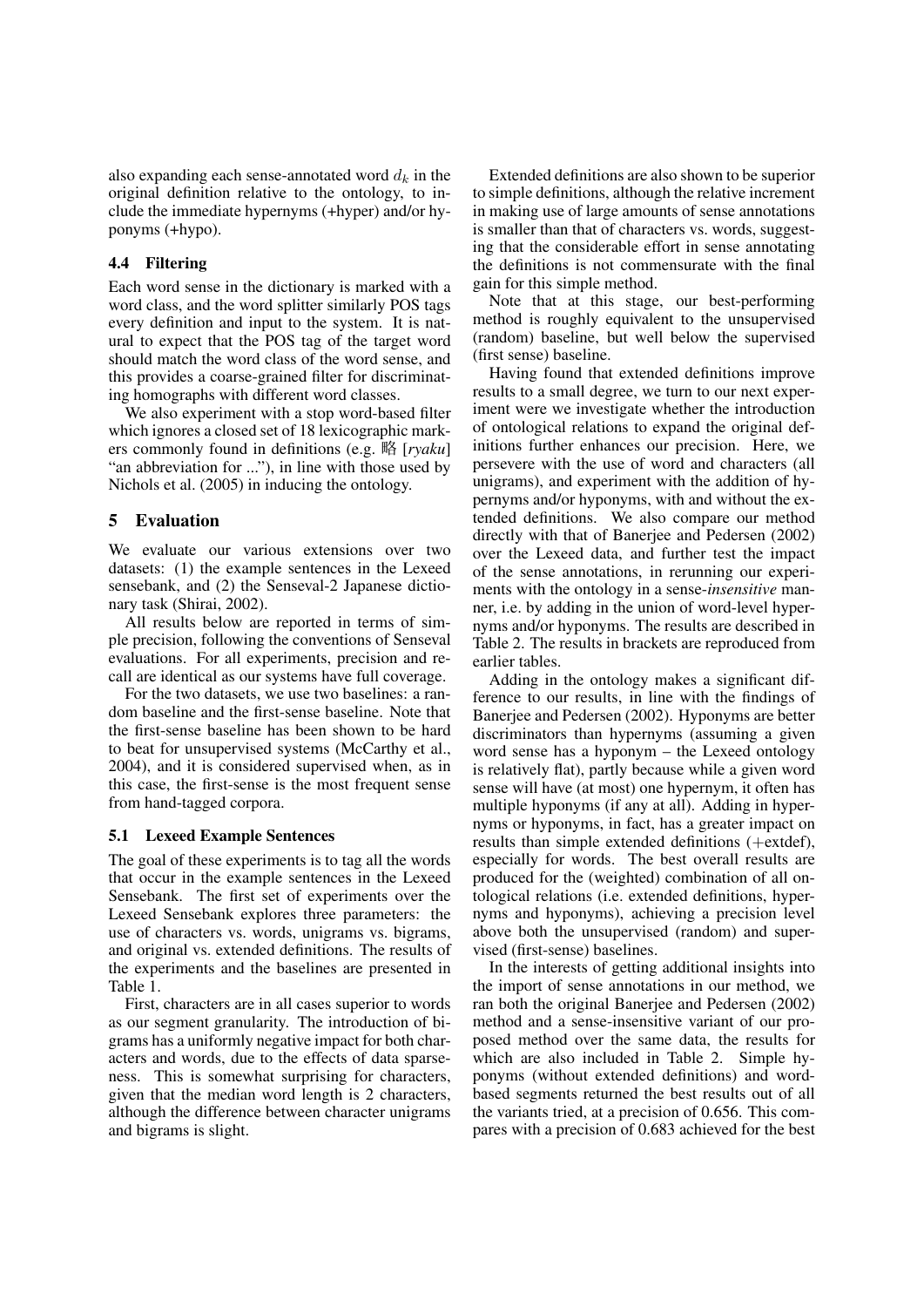|                             | <b>UNIGRAMS</b> |                   | <b>BIGRAMS</b> |                   |  |  |
|-----------------------------|-----------------|-------------------|----------------|-------------------|--|--|
|                             | ALL WORDS       | <b>POLYSEMOUS</b> | ALL WORDS      | <b>POLYSEMOUS</b> |  |  |
| Simple Definitions          |                 |                   |                |                   |  |  |
| <b>CHARACTERS</b>           | 0.523           | 0.309             | 0.486          | 0.262             |  |  |
| <b>WORDS</b>                | 0.469           | 0.229             | 0.444          | 0.201             |  |  |
| <b>Extended Definitions</b> |                 |                   |                |                   |  |  |
| <b>CHARACTERS</b>           | 0.526           | 0.313             | 0.529          | 0.323             |  |  |
| <b>WORDS</b>                | 0.489           | 0.258             | 0.463          | 0.227             |  |  |

Table 1: Precision over the Lexeed example sentences using simple/extended definitions and word/character unigrams and bigrams (best-performing method in boldface)

|                                        |                                      | <b>ALL WORDS</b> | <b>POLYSEMOUS</b> |  |  |  |
|----------------------------------------|--------------------------------------|------------------|-------------------|--|--|--|
| <b>UNSUPERVISED BASELINE:</b>          |                                      | 0.527            | 0.315             |  |  |  |
| <b>SUPERVISED BASELINE:</b>            |                                      | 0.633            | 0.460             |  |  |  |
| Banerjee and Pedersen (2002)           |                                      | 0.648            | 0.492             |  |  |  |
|                                        | Ontology expansion (sense-sensitive) |                  |                   |  |  |  |
|                                        | simple                               | (0.469)          | (0.229)           |  |  |  |
|                                        | $+$ extdef                           | (0.489)          | (0.258)           |  |  |  |
|                                        | +hypernyms                           | 0.559            | 0.363             |  |  |  |
| W                                      | +hyponyms                            | 0.655            | 0.503             |  |  |  |
|                                        | +def +hyper                          | 0.577            | 0.386             |  |  |  |
|                                        | +def +hypo                           | 0.649            | 0.490             |  |  |  |
|                                        | +def +hyper +hypo                    | 0.683            | 0.539             |  |  |  |
| $\mathsf{C}$                           | simple                               | (0.523)          | (0.309)           |  |  |  |
|                                        | $+extdef$                            | (0.526)          | (0.313)           |  |  |  |
|                                        | +hypernyms                           | 0.539            | 0.334             |  |  |  |
|                                        | +hyponyms                            | 0.641            | 0.481             |  |  |  |
|                                        | +def +hyper                          | 0.563            | 0.365             |  |  |  |
|                                        | +def +hypo                           | 0.671            | 0.522             |  |  |  |
|                                        | +def +hyper +hypo                    | 0.671            | 0.522             |  |  |  |
| Ontology expansion (sense-insensitive) |                                      |                  |                   |  |  |  |
|                                        | +hypernyms                           | 0.548            | 0.348             |  |  |  |
| W                                      | +hyponyms                            | 0.656            | 0.503             |  |  |  |
|                                        | +def +hyper                          | 0.551            | 0.347             |  |  |  |
|                                        | +def +hypo                           | 0.649            | 0.490             |  |  |  |
|                                        | +def + hyper +hypo                   | 0.631            | 0.464             |  |  |  |
|                                        | +hypernyms                           | 0.537            | 0.332             |  |  |  |
|                                        | +hyponyms                            | 0.644            | 0.485             |  |  |  |
| $\mathsf{C}$                           | +def +hyper                          | 0.542            | 0.335             |  |  |  |
|                                        | +def +hypo                           | 0.644            | 0.484             |  |  |  |
|                                        | +def + hyper +hypo                   | 0.628            | 0.460             |  |  |  |

Table 2: Precision over the Lexeed example sentences using ontology-based gloss extension (with/without word sense information) and word (W) and character (C) unigrams (best-performing method in boldface)

of the sense-sensitive methods, indicating that sense information enhances WSD performance. This reinforces our expectation that richly annotated lexical resources improve performance. With richer information to work with, character based methods uniformly give worse results.

While we don't present the results here due to reasons of space, POS-based filtering had very little impact on results, due to very few POS-differentiated homographs in Japanese. Stop word filtering leads

|                                        |                          | ALL<br><b>WORDS</b> | <b>POLYSEMOUS</b> |  |  |
|----------------------------------------|--------------------------|---------------------|-------------------|--|--|
| <b>Baselines</b>                       |                          |                     |                   |  |  |
|                                        | Unsupervised (random)    | 0.310               | 0.260             |  |  |
|                                        | Supervised (first-sense) | 0.577               | 0.555             |  |  |
| Ontology expansion (sense-sensitive)   |                          |                     |                   |  |  |
| W                                      | +def +hyper +hypo        | 0.624               | 0.605             |  |  |
| C                                      | +def +hyper +hypo        | 0.624               | 0.605             |  |  |
| Ontology expansion (sense-insensitive) |                          |                     |                   |  |  |
| W                                      | $+def + hyper + hypo$    | 0.602               | 0.581             |  |  |
|                                        | +def +hyper +hypo        | 0.593               | 0.572             |  |  |

Table 3: Precision over the Senseval-2 data

to a very slight increment in precision across the board (of the order of 0.001).

# 5.2 Senseval-2 Japanese Dictionary Task

- In our second set of experiments we apply our proposed method to the Senseval-2 Japanese dictionary task (Shirai, 2002) in order to calibrate our results against previously published results for Japanese WSD. Recall that this is a lexical sample task, and that our evaluation is relative to Lexeed reannotations of the same dataset, although the relative polysemy for the original data and the re-annotated version are largely the same (Tanaka et al., 2006). The first sense baselines (i.e. sense skewing) for the two sets of annotations differ significantly, however, with a precision of 0.726 reported for the original task, and 0.577 for the re-annotated Lexeed variant. System comparison (Senseval-2 systems vs. our method) will thus be reported in terms of error rate reduction relative to the respective first sense baselines.

In Table 3, we present the results over the Senseval-2 data for the best-performing systems from our earlier experiments. As before, we include results over both words and characters, and with sense-sensitive and sense-insensitive ontology expansion.

Our results largely mirror those of Table 2, although here there is very little to separate words and characters. All methods surpassed both the random and first sense baselines, but the relative impact